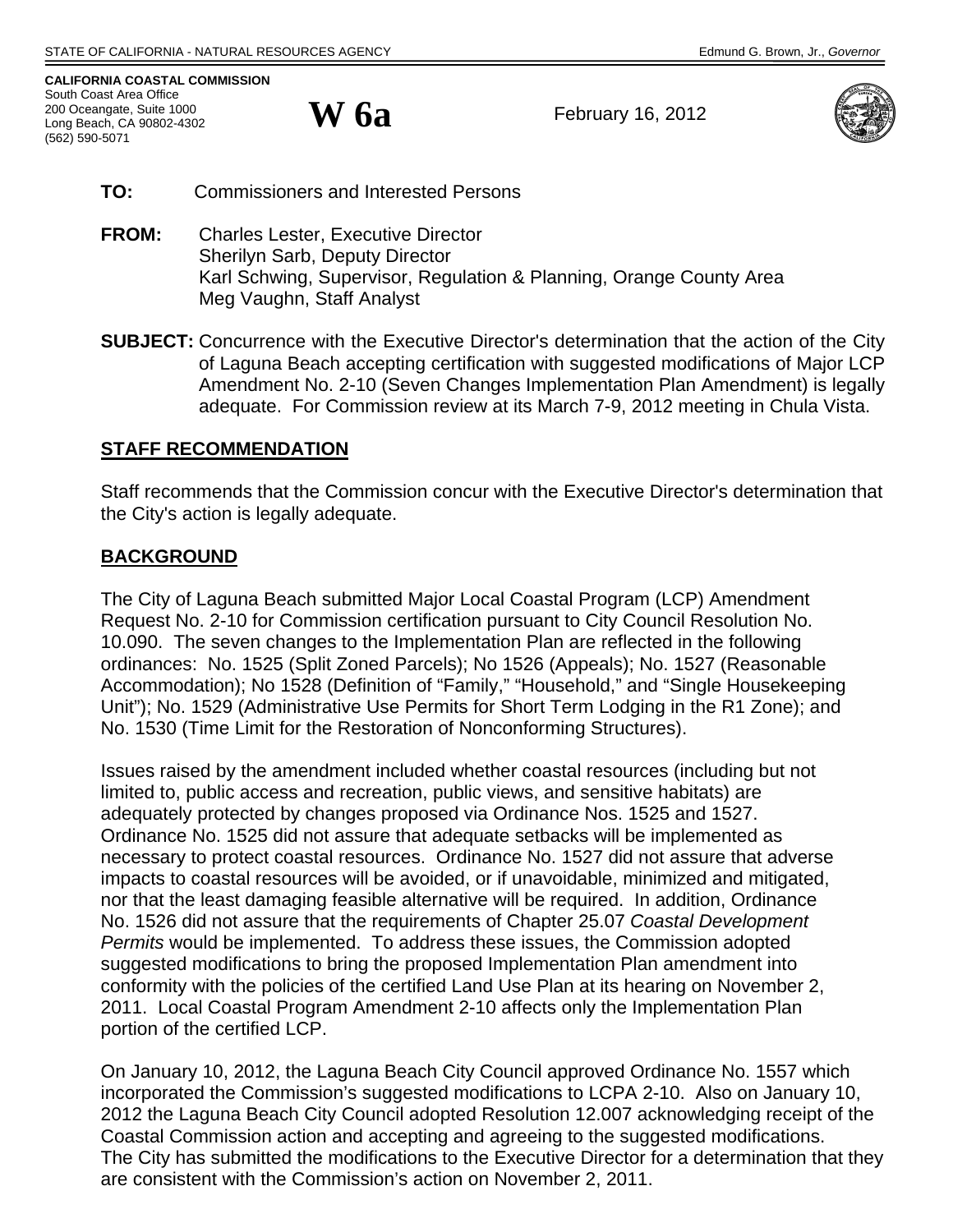As provided in Section 13544 of the California Code of Regulations, the Executive Director must determine whether the City's action is legally adequate and report that determination to the Commission. In this case, the Executive Director has determined that the City's action is legally adequate. Unless the Commission objects to the Executive Director's determination, the certification of Laguna Beach LCP Amendment No. 2-10 shall become effective upon the filing of the required Notice of Certification with the Secretary of Resources as provided in Public Resources Code Section 21080.5(d)(2)(E).

# **RECOMMENDATION**

Staff recommends that the Commission **CONCUR** with the Executive Director's determination as set forth in the attached letter (to be sent after Commission endorsement).

LGB LCPA 2-10 7Chngs edckoff 3.12 mv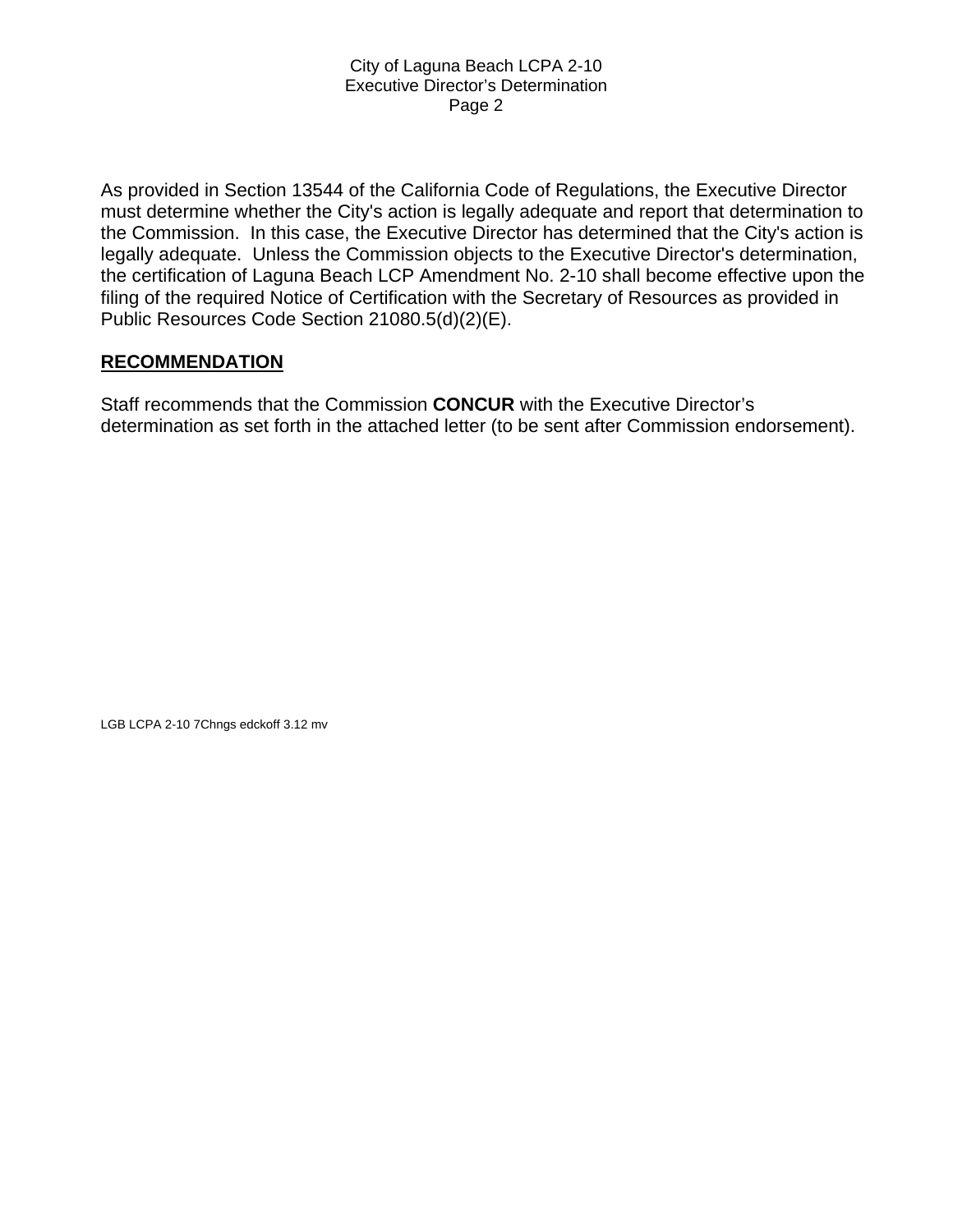|                         | CALIFORNIA COASTAL COMMISSION                                                                                                                                                                   |                                       |  |
|-------------------------|-------------------------------------------------------------------------------------------------------------------------------------------------------------------------------------------------|---------------------------------------|--|
| South Coast Area Office | 200 Oceangate, Suite 1000                                                                                                                                                                       |                                       |  |
|                         | Long Beach, CA 90802-4302                                                                                                                                                                       |                                       |  |
| $(562) 590 - 5071$      |                                                                                                                                                                                                 | March XX, 2012                        |  |
|                         |                                                                                                                                                                                                 |                                       |  |
|                         |                                                                                                                                                                                                 |                                       |  |
|                         | John Montgomery<br>Director of Planning                                                                                                                                                         |                                       |  |
|                         | 505 Forrest Avenue                                                                                                                                                                              |                                       |  |
|                         | Laguna Beach, CA 92651                                                                                                                                                                          |                                       |  |
|                         | <b>Effective Certification</b><br>Re:                                                                                                                                                           |                                       |  |
|                         | City of Laguna Beach Local Coastal Program Amendment No. 2-10                                                                                                                                   |                                       |  |
|                         | (Seven Changes Implementation Plan Amendment)                                                                                                                                                   |                                       |  |
|                         | Dear Mr. Montgomery:                                                                                                                                                                            |                                       |  |
|                         | We are pleased to notify you that on March X 2012, the Commission concurred with the Executive                                                                                                  |                                       |  |
|                         | Director's determination that the action of the City of Laguna Beach accepting certification of Local                                                                                           |                                       |  |
|                         | Coastal Program (LCP) Amendment No. 2-10 with suggested modifications was legally adequate.                                                                                                     |                                       |  |
|                         | Therefore, the LCP amendment will be fully effective upon filing of the notice of the Commission's                                                                                              |                                       |  |
|                         | certification with the Secretary of the Resources Agency as provided by Public Resources Code<br>Section 21080.5(d)(2)(E).                                                                      |                                       |  |
|                         |                                                                                                                                                                                                 |                                       |  |
|                         | City of Laguna Beach LCP Amendment 2-10 was submitted for Commission certification pursuant to                                                                                                  |                                       |  |
|                         | City Council Resolution 10.090. The seven changes to the Implementation Plan are reflected in the                                                                                               |                                       |  |
|                         | following ordinances: No. 1525 (Split Zoned Parcels); No 1526 (Appeals); No. 1527 (Reasonable<br>Accommodation); No 1528 (Definition of "Family," "Household," and "Single Housekeeping Unit"); |                                       |  |
|                         | No. 1529 (Administrative Use Permits for Short Term Lodging in the R1 Zone); and No. 1530 (Time                                                                                                 |                                       |  |
|                         | Limit for the Restoration of Nonconforming Structures).                                                                                                                                         |                                       |  |
|                         | On November 2, 2011, the Commission approved LCP Amendment No. 2-10 with suggested                                                                                                              |                                       |  |
|                         | modifications. On January 10, 2012, the Laguna Beach City Council adopted Resolution No. 12.007                                                                                                 |                                       |  |
|                         | acknowledging receipt of the Coastal Commission action and accepting and agreeing to the suggested                                                                                              |                                       |  |
|                         | modifications. Also on January 10, 2012, the City Council adopted Ordinance No. 1557 amending the                                                                                               |                                       |  |
|                         | Local Coastal Program Implementation Plan by incorporating the modifications suggested by the<br>Commission. On March X, 2012, the Commission concurred with the Executive Director's           |                                       |  |
|                         | determination that the City Council's acceptance of the Commission's suggested modification was                                                                                                 |                                       |  |
|                         | legally adequate.                                                                                                                                                                               |                                       |  |
|                         | On behalf of the Coastal Commission, I would like to congratulate the City on the completion of LCP                                                                                             |                                       |  |
|                         | Amendment 2-10. If you have any questions, please contact Meg Vaughn at our Long Beach office                                                                                                   |                                       |  |
|                         | $(562) 590 - 5071.$                                                                                                                                                                             |                                       |  |
|                         | Sincerely,                                                                                                                                                                                      |                                       |  |
|                         |                                                                                                                                                                                                 |                                       |  |
|                         | Teresa Henry<br>District Manager                                                                                                                                                                |                                       |  |
|                         |                                                                                                                                                                                                 |                                       |  |
|                         | cc: Ann Larson, Planning Manager                                                                                                                                                                |                                       |  |
|                         | LGB LCPA 2-10 7Chngs IPam drft fnlcrt ltr 2.16.12 mv                                                                                                                                            | LGB-MAJ-LCPA-2-10<br>E.D. Concurrence |  |
|                         |                                                                                                                                                                                                 |                                       |  |
|                         |                                                                                                                                                                                                 | Exhibit A                             |  |
|                         |                                                                                                                                                                                                 |                                       |  |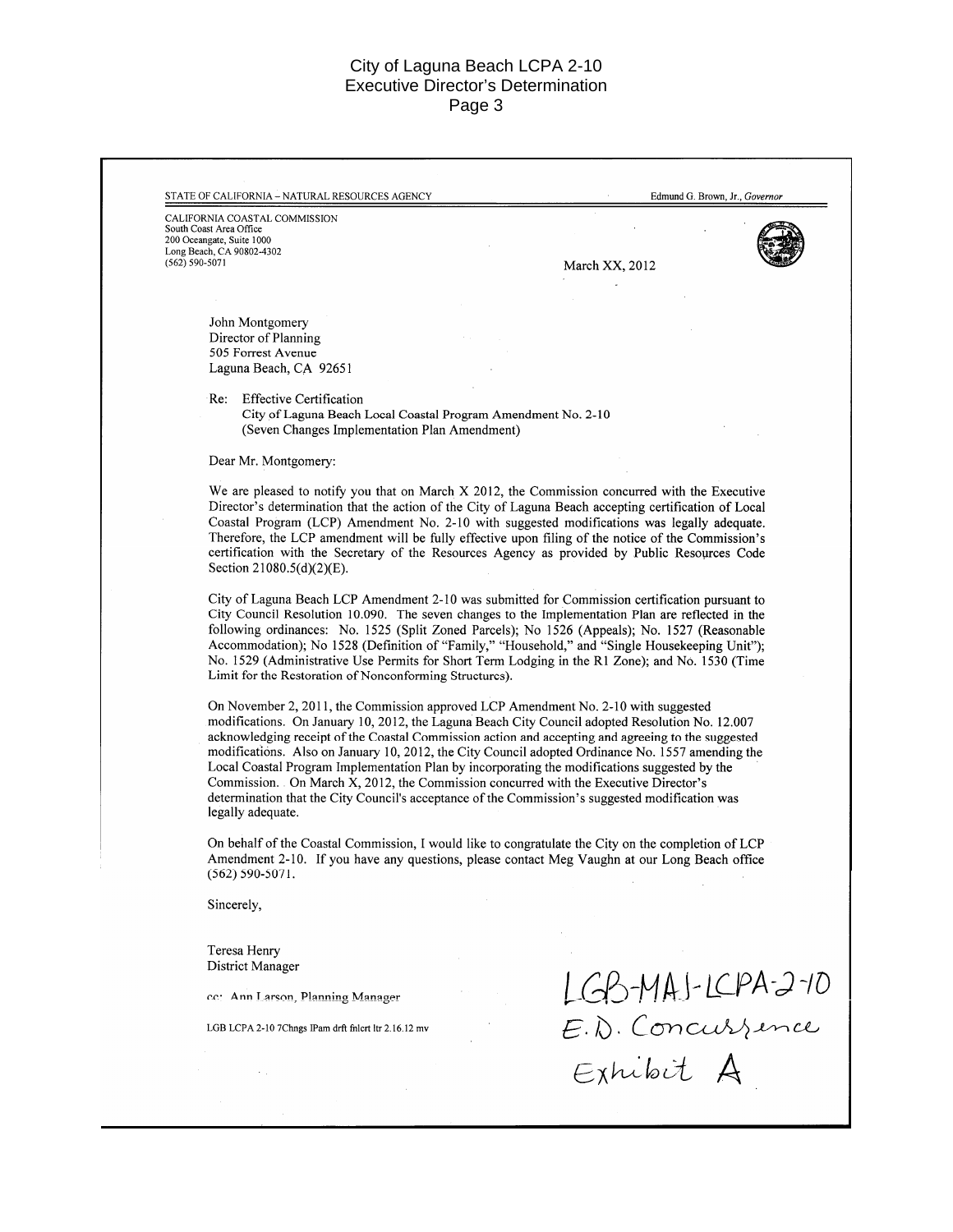

R RECYCLED PAPER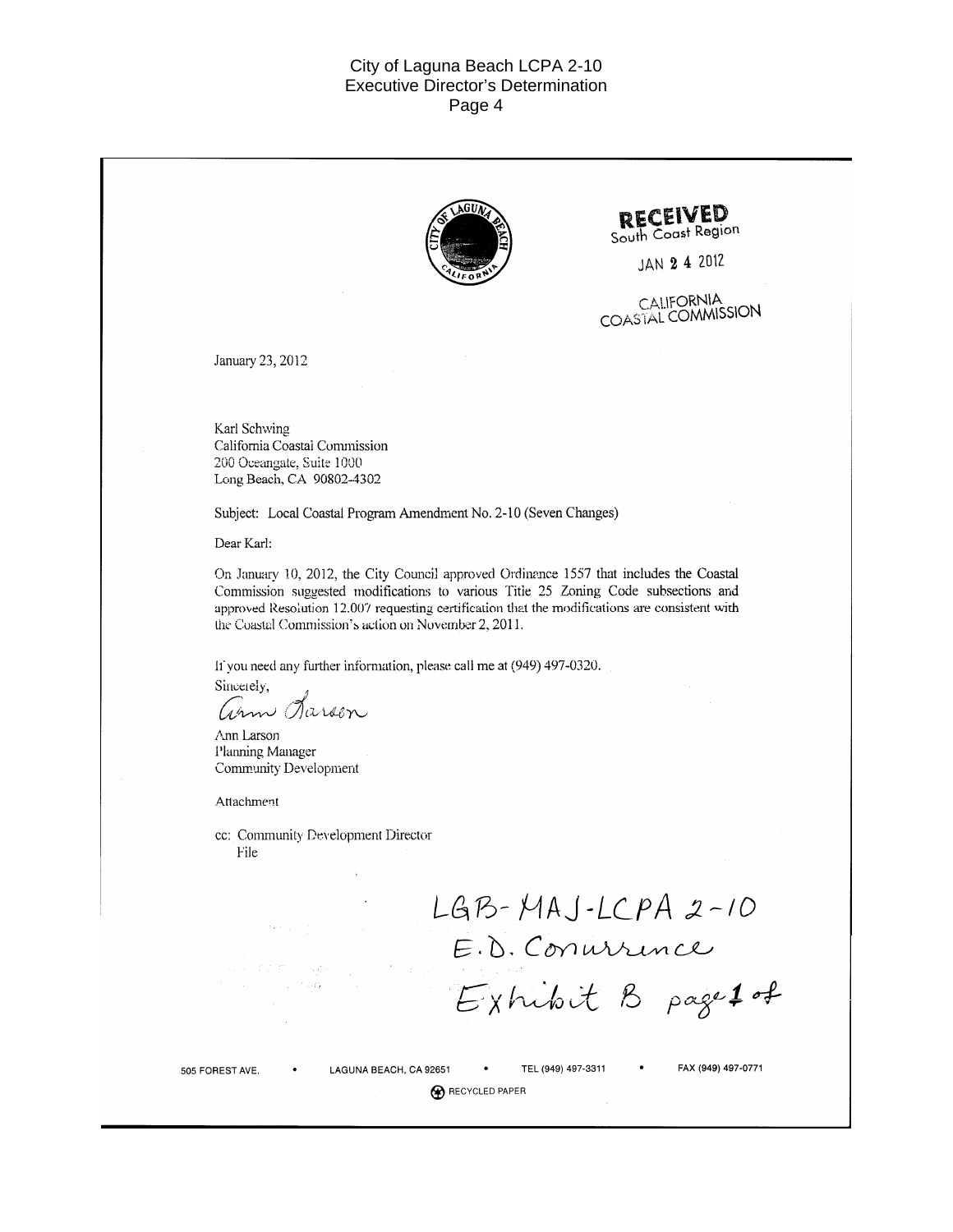$\label{eq:2.1} \frac{1}{\sqrt{2}}\int_{\mathbb{R}^3}\frac{1}{\sqrt{2}}\left(\frac{1}{\sqrt{2}}\right)^2\left(\frac{1}{\sqrt{2}}\right)^2\left(\frac{1}{\sqrt{2}}\right)^2\left(\frac{1}{\sqrt{2}}\right)^2\left(\frac{1}{\sqrt{2}}\right)^2.$ 

| 1<br><b>RESOLUTION NO. 12.007</b>                                                                                      |
|------------------------------------------------------------------------------------------------------------------------|
| 2<br>A RESOLUTION OF THE CITY COUNCIL OF THE CITY OF LAGUNA                                                            |
| BEACH, CALIFORNIA, RESUBMITTING LOCAL COASTAL PROGRAM<br>3<br>AMENDMENT 2010-04A-C AND REQUESTING ITS CERTIFICATION BY |
| 4<br>THE CALIFORNIA COASTAL COMMISSION                                                                                 |
| 5<br>6                                                                                                                 |
| WHEREAS, on November 2, 2011, the California Coastal Commission denied Local<br>7                                      |
| Coastal Program Amendment 2010-04A-C (Coastal Commission Reference Number 2-10) as<br>8                                |
| submitted, and approved the amendment, if certain specified ordinance subsections are<br>9                             |
| modified as suggested; and<br>10                                                                                       |
| 11<br>WHEREAS, the City Council, after giving notice as prescribed by law, held at least                               |
| 12<br>one public meeting regarding the proposed modified Laguna Beach Local Coastal Program                            |
| 13<br>Amendment 2010-04A-C, and the City Council finds that the proposed amendment is                                  |
| 14<br>consistent with the Certified Laguna Beach Coastal Land Use Plan and Chapter 6 of the                            |
| 15<br>California Coastal Act; and                                                                                      |
| 16<br>WHEREAS, the City Council of the City of Laguna Beach intends to implement the<br>17                             |
| 18<br>Local Coastal Program in a manner fully consistent and in conformance with the California                        |
| 19                                                                                                                     |
| Coastal Act;<br>20                                                                                                     |
| NOW, THEREFORE, THE CITY COUNCIL OF THE CITY OF LAGUNA<br>21                                                           |
| BEACH DOES RESOLVE AND ORDER as follows:<br>$\boldsymbol{22}$                                                          |
| SECTION 1: That the Laguna Beach Local Coastal Program Amendment 2010<br>$23\vert$                                     |
| 04A-C1 as modified is hereby approved, consisting of: Ordinance No. 1557. A copy of the<br>24                          |
| aforesaid ordinance is attached hereto as Exhibit A, and is incorporated by reference as<br>$25\,$                     |
| 26 <br>though fully set forth herein.                                                                                  |
| 27                                                                                                                     |
| 28                                                                                                                     |
|                                                                                                                        |
|                                                                                                                        |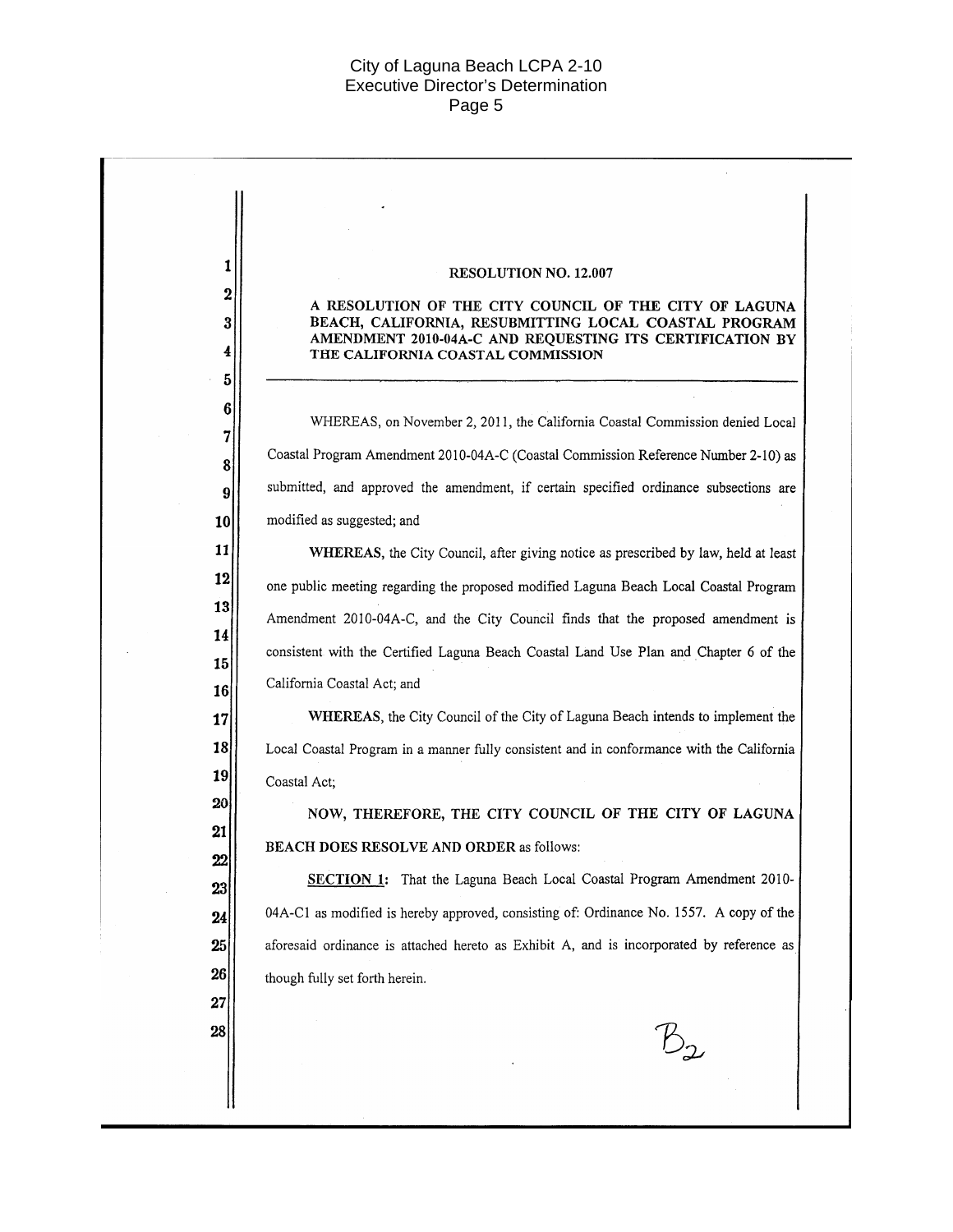| 1           | SECTION 2: That the California Coastal Commission is hereby requested to                                                                                                           |
|-------------|------------------------------------------------------------------------------------------------------------------------------------------------------------------------------------|
| $\mathbf 2$ | consider, approve and certify Laguna Beach Local Coastal Program Amendment No. 2010-                                                                                               |
| 3           | 04A-C, as modified.                                                                                                                                                                |
| 4           | That pursuant to Section 13551(b) of the Coastal Commission<br><b>SECTION 3:</b>                                                                                                   |
| 5<br>6      | Regulations, Laguna Beach Local Coastal Program Amendment No. 2010-04A-C as                                                                                                        |
| 7           | modified will automatically take effect immediately upon California Coastal Commission                                                                                             |
| 8           | approval, as provided in Public Resources Code Sections 30512, 30513 and 30519.                                                                                                    |
| 9           |                                                                                                                                                                                    |
| 10          |                                                                                                                                                                                    |
| 11          | ADOPTED this 10 <sup>th</sup> day of January, 2012.                                                                                                                                |
| 12          |                                                                                                                                                                                    |
| 13          |                                                                                                                                                                                    |
| 14          | Jane Egly                                                                                                                                                                          |
| 15          | ATTEST:                                                                                                                                                                            |
| 16<br>17    |                                                                                                                                                                                    |
| 18          | City Clerk                                                                                                                                                                         |
| 19          | I, MARTHA ANDERSON, City Clerk of the City of Laguna Beach, California, do                                                                                                         |
| 20          | hereby certify that the foregoing Resolution No. 12.007 was duly adopted at a Regular<br>Meeting of the City Council of said City held on January 10, 2012, by the following vote: |
| 21          | COUNCILMEMBER(S): Boyd, Iseman, Pearson, Rollinger, Egly<br>AYES:                                                                                                                  |
| 22          | NOES:<br>COUNCILMEMBER(S): None                                                                                                                                                    |
| 23          | ABSTAIN: COUNCILMEMBER(S): None                                                                                                                                                    |
| 24          | COUNCILMEMBER(S): None<br>ABSENT:                                                                                                                                                  |
| 25          | Martha anderson                                                                                                                                                                    |
| 26          | City Clerk of the City of Laguna Beach, CA                                                                                                                                         |
| 27<br>28    |                                                                                                                                                                                    |
|             | . --2--                                                                                                                                                                            |
|             |                                                                                                                                                                                    |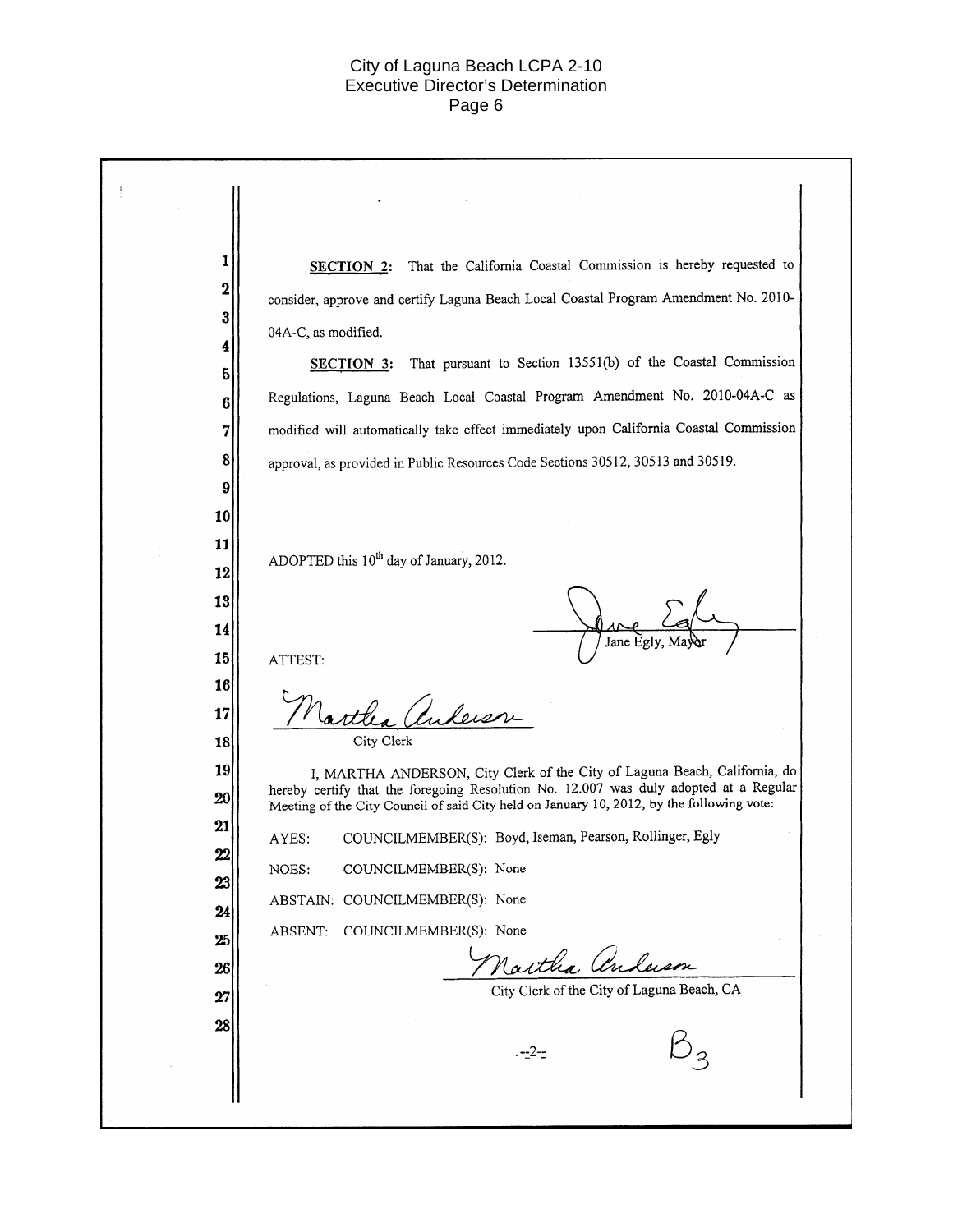### ORDINANCE 1557

AN ORDINANCE OF THE CITY OF LAGUNA BEACH, CALIFORNIA AMENDING THE FOLLOWING SUBSECTIONS OF THE LAGUNA **BEACH MUNICIPAL CODE:** 

- SUBSECTION 25.02.070 REGARDING SPLIT-ZONED PARCELS AND APPLICABLE ZONING REGULATIONS;
- SUBSECTION 25.05.070(B)(1) REGARDING GENERAL APPEALS PROCEDURES; AND
- **SUBSECTION** 25.05.080(B) **REGARDING APPLICATION** REQUIREMENTS, SUBSECTION 25.05.080(D) REGARDING REVIEW PROCEDURE, SUBSECTION 25.08.080(E) REGARDING FINDINGS AND DECISION, AND SUBSECTION 25.08.080(F) REGARDING APPEAL OF DETERMINATION WHICH ARE ALL SUBSECTIONS OF THE REASONABLE ACCOMODATION ORDINANCE.

### NOW, THEREFORE, THE CITY COUNCIL OF THE CITY OF LAGUNA BEACH DOES HEREBY ORDAIN AS FOLLOWS:

SECTION 1: The City Council does hereby amend Subsection 25.02.070 - Split-Zoned Parcels and Applicable Zoning Regulations of the Laguna Beach Municipal Code to read in its entirety as the following:

#### 25.02.070 Split-Zone Parcels and Applicable Zoning Regulations

A split-zoned parcel is a parcel or subdivided lot with two or more zoning designations or zone areas. All applicable zoning regulations for each particular zone shall be applied separately for each portion of a parcel or subdivided lot which is split-zoned. This includes the front, rear and side yard regulations, regardless of the yard definitions in Municipal Code Chapter 25.08.050, as well as any applicable lot coverage regulations. Greater setbacks from resources may be imposed as necessary to protect resources consistent with the requirement of the certified Local Coastal Program. Resources may include, but are not limited to, environmentally sensitive habitat areas, wetlands, public views, and public trails and accessways.

SECTION 2: The City Council does hereby amend Subsection 25.05.070(B)(1) -Appeals Procedures of the Laguna Beach Municipal Code to read in its entirety as the following:

25.05.070 Appeals.

 $(B)$ Procedures.

> All decisions regarding Administrative Use Permits (Section 25.05.020),  $(1)$ Administrative Design Review (Section 25.05.040(B)(3)), Coastal Development Permits (Section 25.05.050 and Chapter 25.07), Conditional Use Permits (Section 25.05.030), Design Review (Section 25.05.040), Interpretations (Chapter 25.06), Reasonable Accommodation (Section 25.05.080), Temporary Use Permits (Section 25.05.035) and Variances (Section 25.05.025), of the Planning Commission, Board of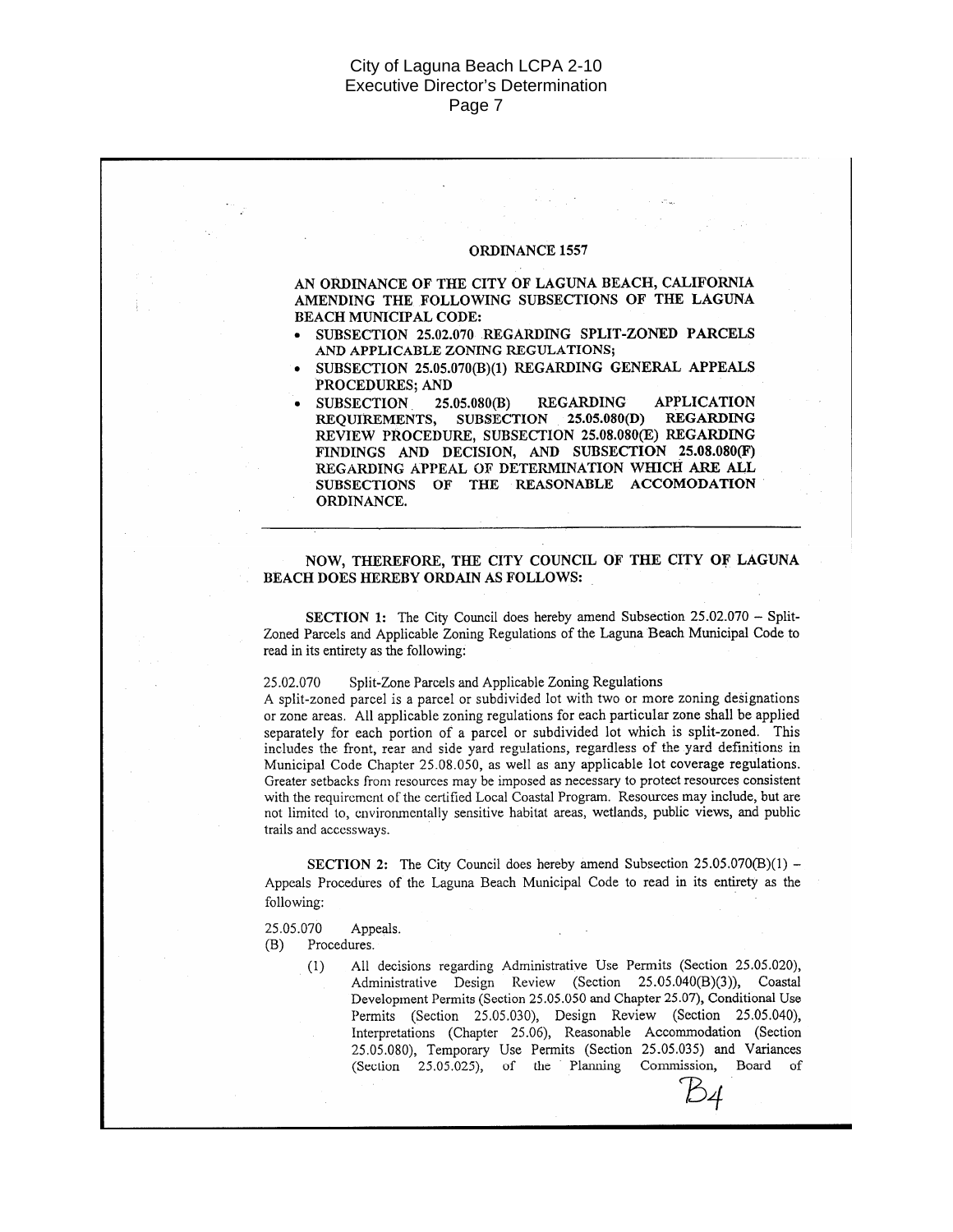Adjustment/Design Review Board or Director of Community Development may be appealed to the City Council by the applicant, any other property owner within three hundred feet of the subject property, or by a member of the City Council. In those cases where the City is the applicant or an aggrieved property owner, the decision, determination or requirement may be appealed to the City Council by the City Manager. Appeals of any determinations and requirements regarding Coastal Development Permit processing, including without limitation exemptions and determinations relative to appealable development, shall be as described in Chapter 25.07.

SECTION 3: The City Council does hereby amend Subsection 25.05.080(B) -Application Requirements for Reasonable Accommodation of the Laguna Beach Municipal Code to read in its entirety as the following:

 $(B)$ Application Requirements.

Requests for reasonable accommodation shall be submitted in the form of a  $(1)$ letter to the Director of Community Development and shall contain the following information:

- The applicant's name, address and telephone number.  $(a)$
- Address of the property for which the request is being made.  $(b)$
- The current actual use of the property.  $(c)$
- The basis for the claim that the individual is considered disabled under  $(d)$ the Acts.
- The zoning, land use or building code provision, regulation, policy or  $(e)$ practice from which reasonable accommodation is being requested, including an explanation of how application of the existing zoning. land use or building code provision, regulation, policy or practice precludes reasonable accommodation.
- Why the reasonable accommodation is necessary to make the specific  $(f)$ property accessible to the individual.
- A determination, prepared by a qualified professional, of whether or  $(g)$ not the request would result in adverse impacts to wetlands, environmentally sensitive habitat areas, public access and/or public views.
- Supporting documentation, including without limitation plans.  $(h)$

Within 30 days of receipt of a request for reasonable accommodation, the  $(2)$ reviewing authority shall make a determination as to whether all necessary information has been submitted. If additional information is necessary to adequately analyze the request, the applicant shall be notified in writing, within the 30 day period, of the specific additional information needed.

 $\overline{2}$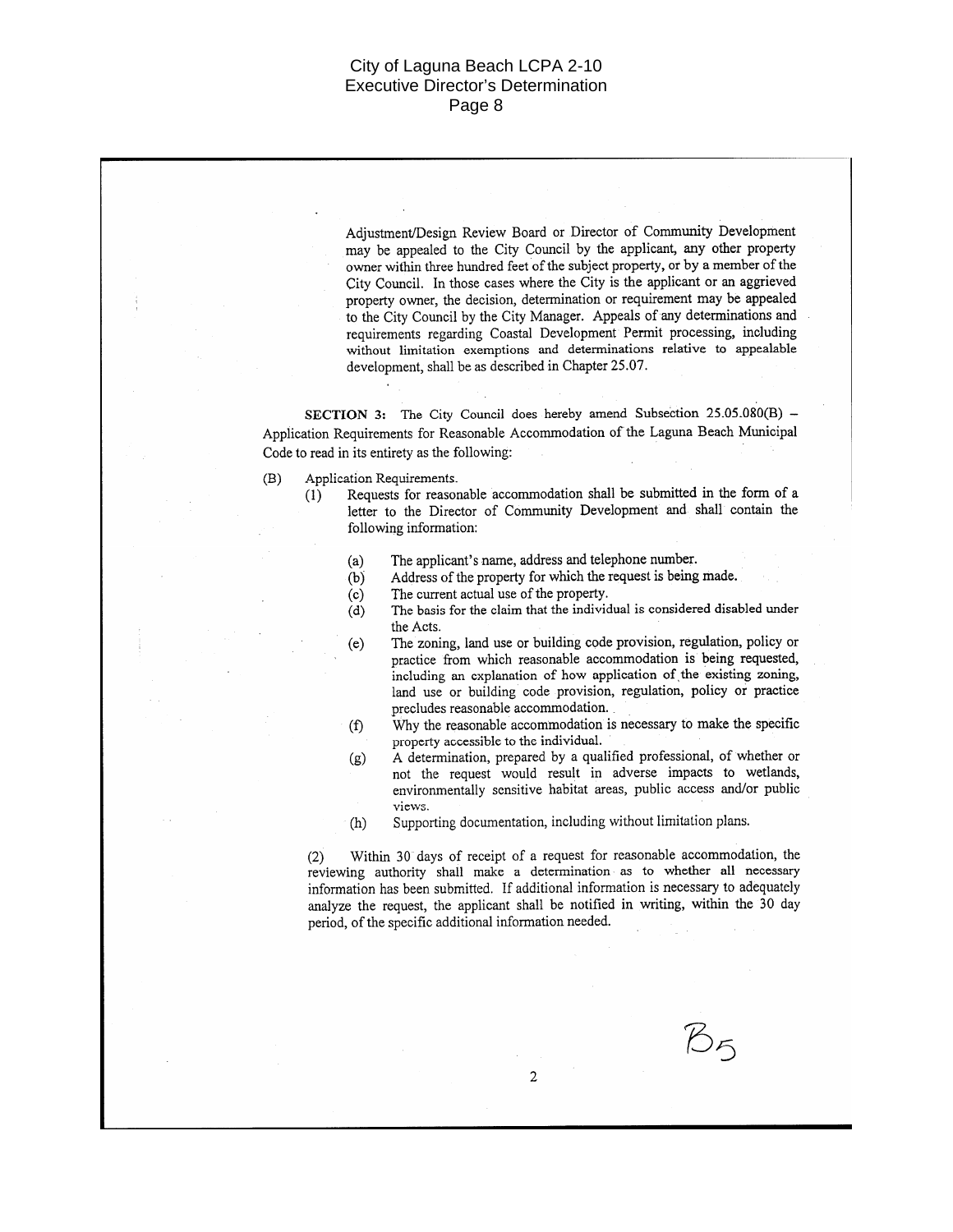Review and Other Land Use Applications. If the project for which the request  $(3)$ for reasonable accommodation is being made also requires some other discretionary approval (including, but not limited to: Conditional Use Permit, Coastal Development Permit, Design Review, Variance, General Plan Amendment, Zone change, etc.), then the applicant shall file the information required by Subsection (b) above together for the concurrent review with the application for discretionary approval. Review of Coastal Development Permit applications shall be as described in Chapter 25.07.

SECTION 4: The City Council does hereby amend Subsection 25.05.080(D) -Review Procedure, Subsection 25.05.080(E) - Findings and Decision, and Subsection 25.05.080(F) - Appeal of Determination all of the Reasonable Accommodation Ordinance of the Laguna Beach Municipal Code to read in their entirety as the following:

25.05.080

 $(2)$ 

 $(1)$ 

- Review Procedure.  $(D)$ 
	- The Director, or designee, shall make a written Director Review.  $(1)$ determination within 45 days of the date the application is determined to be complete per Subsection 25.05.080(B)(2) above, and either grant, grant with conditions, or deny a request for reasonable accommodation in accordance with Section 25.05.080(E) (Findings and Decision).
		- Other Reviewing Authority. The written determination on whether to grant, grant with conditions, or deny the request for reasonable accommodation shall be made by the authority responsible for reviewing the discretionary land use application in compliance with the applicable review procedure for the discretionary review. The 45 day deadline described above shall be superseded by any deadlines for the discretionary review, and the longer deadline shall apply. The written determination to grant or deny the request for reasonable accommodation shall be made in accordance with Section 25.05.080(E) (Findings and Decision).

Findings and Decision.  $(E)$ 

- Findings. The written decision to grant, grant with conditions, or deny a request for reasonable accommodation shall be consistent with the Acts and shall be based on consideration of the following factors:
	- Whether the housing, which is the subject of the request, will be used  $(a)$ by an individual disabled under the Acts.
	- Whether the request for reasonable accommodation is necessary to  $(b)$ make the specific housing available to an individual with a disability under the Acts.
	- Whether the request for reasonable accommodation would impose an  $(c)$ undue financial or administrative burden on the City.
	- Whether the request for reasonable accommodation would require a  $(d)$ fundamental alteration in the nature of a City program or law, including, but not limited to land use and zoning.
	- Potential impact on surrounding uses.  $(e)$
	- Physical attributes of the property and structures.  $(f)$

 $\overline{\mathbf{3}}$ 

Alternative reasonable accommodations which may provide an  $(g)$ equivalent level of benefit.

 $P_{06}$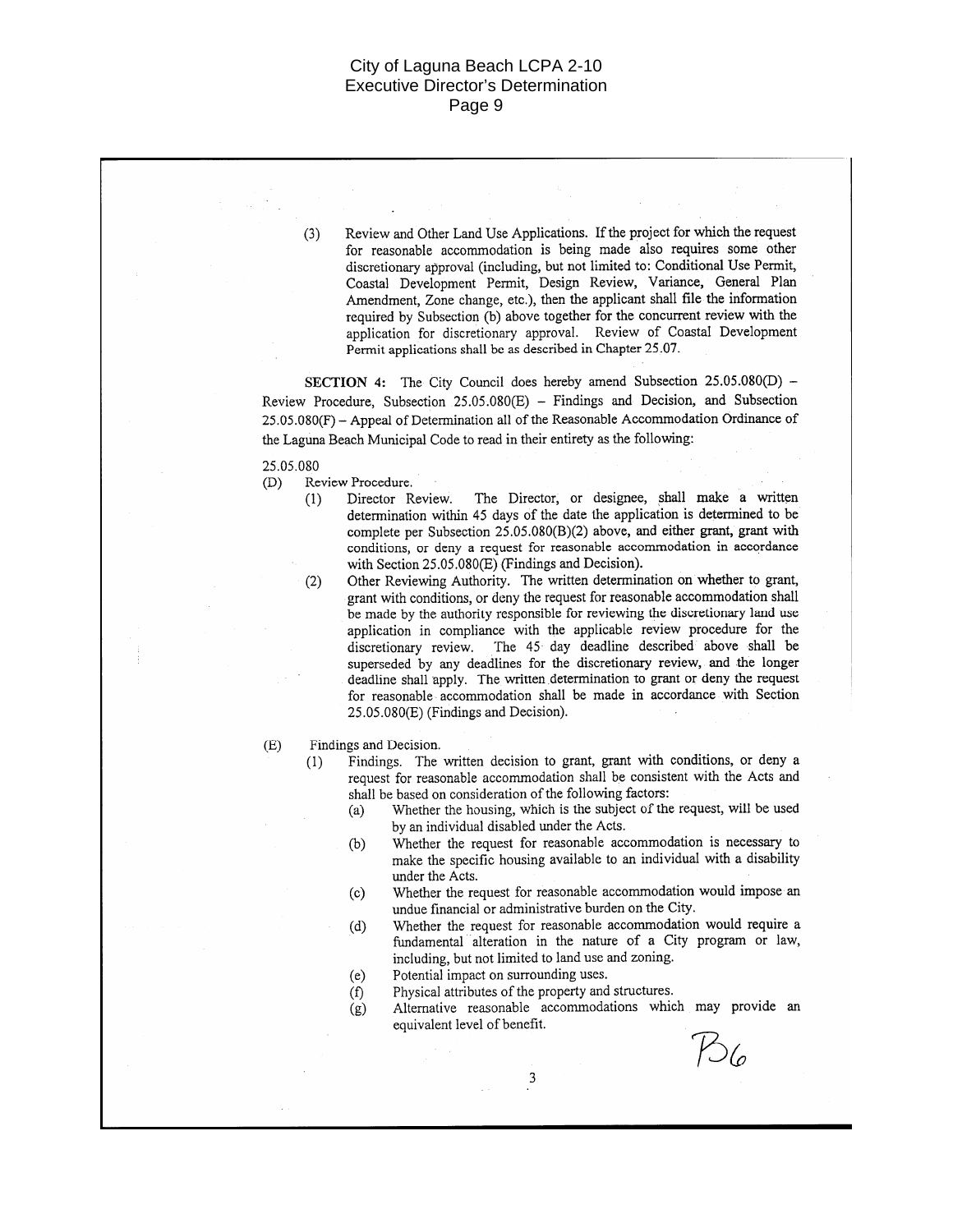Whether the request for reasonable accommodation would adversely  $(h)$ impact wetlands, environmentally sensitive habitat areas, public access and/or public views; and, if it does have such an impact, whether the request can be accomplished under a feasible alternative approach that eliminates or minimizes those impacts. Mitigation must be included to address significant adverse impacts. The feasible alternative to be implemented is the feasible alternative  $(i)$ resulting in the least adverse impact on wetlands, environmentally sensitive habitat areas, public access and/or public views. Conditions of Approval. In granting a request for reasonable accommodation,  $(2)$ the reviewing authority may impose any conditions of approval deemed reasonable and necessary to ensure that the reasonable accommodation is appropriate based on the factors considered in Subsection (E)(1) above. In addition, the reviewing authority may impose a condition that the City has the right to terminate any approved exterior reasonable accommodation when it has been determined that the approved reasonable accommodation is no longer necessary.

Appeal of Determination. A determination by the reviewing authority to grant, grant  $(F)$ with conditions, or deny a request for reasonable accommodation may be appealed to the City Council in compliance with Appeals Section of the Zoning Code (Section 25.05.070).

SECTION 5: Environmental Determination. The City Council finds that the adoption and implementation of this ordinance are exempt from the provisions of the California Environmental Quality Act in that the Council finds there is no possibility that the implementation of this ordinance may have significant effects on the environment.

SECTION 6: This Ordinance shall take effect and be in full force and effect thirty days after final adoption.

SECTION 7: The City Clerk shall certify to the passage of this Ordinance and shall cause this Ordinance to be published or posted as required by law.

4

ADOPTED this 10th day of January, 2012.

Jane Egly, Mayor

ATTEST:

Vartha Anderson

City Clerk

Ӄ7